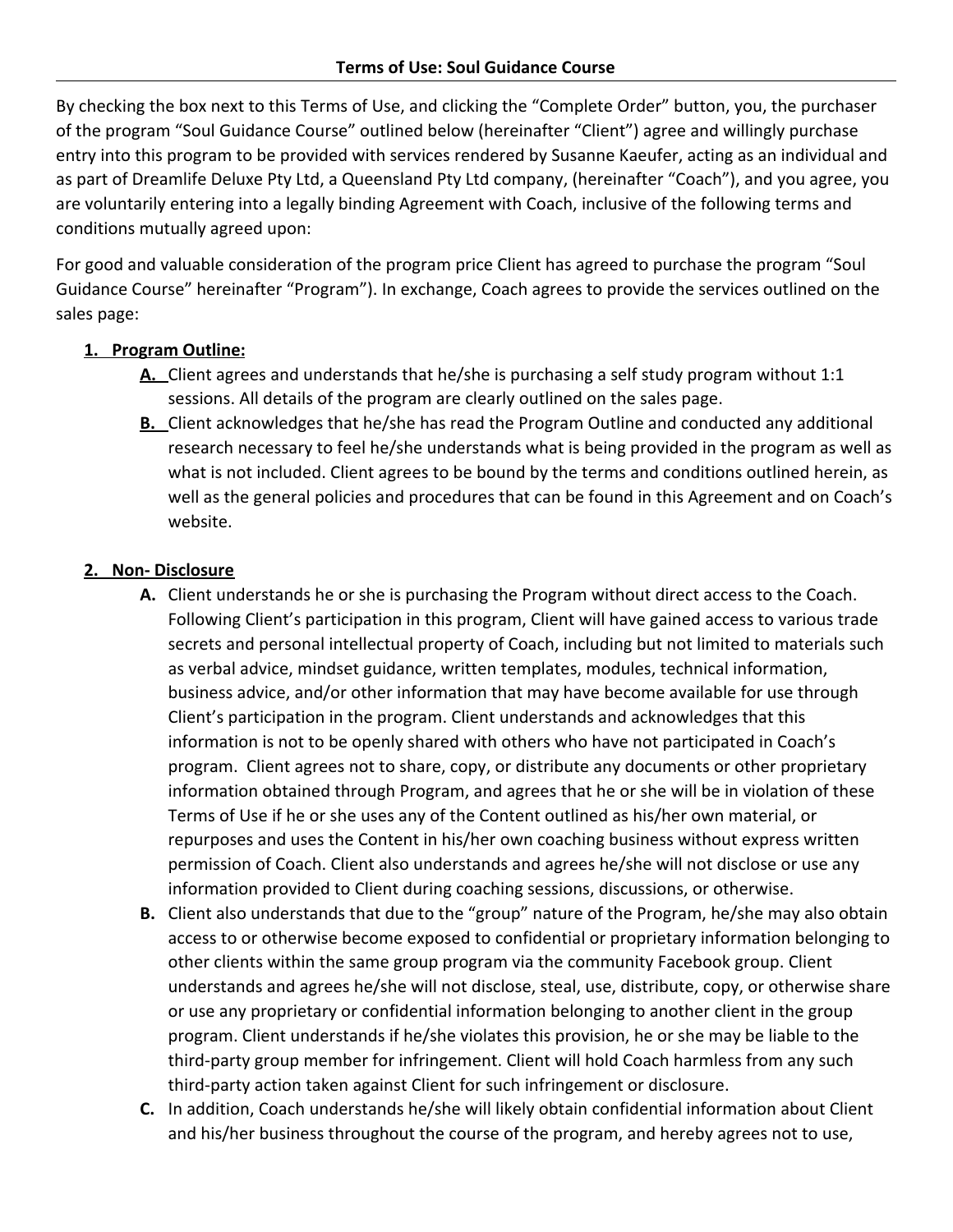share, or otherwise reveal this information about Client, without the Client's express written consent.

### **3. Testimonials**

- A. Coach may request Client provide a testimonial to be published on Coach's website, or on various sales materials for this or another Program created by Coach. Client understands that he or she is not required to give any testimony, and understands that the choice to do so is freely up to Client. There will be no ramifications or change in the relationship between Coach and Client if Client refuses testimonial.
- B. If Client accepts and provides Coach with a testimonial, Client understands the material, along with a photo of Client, will likely be published on Coach's website or otherwise. No payment or additional services will be provided in return for Testimonial, and Client understands he or she is granting Coach an unlimited, irrevocable license in perpetuity to use, publish, distribute, or repurpose any information provided to Coach as part of a Testimonial.

### **4. Payment**

- A. Client understands the cost of the program, which is payable up front, in full, unless a payment plan has been offered by Coach, or otherwise arranged between Coach and Client. Client agrees to render payment via PayPal or Credit Card. Client understands he/she is responsible for the full payment and agrees to pay the sum requested electronically, via Coach's website or a designated third party payment processor of Coach's choosing, in full. Absent an agreement regarding a payment plan with Coach, Client must complete payment in full before becoming entitled to any products or services included within Program.
- B. If Coach has offered a payment plan, Client agrees to abide by the rules and payments as explained on Coach's sales page. Should Client fail to make timely payments, or if additional payments are not able to be processed, Client understands: the reminder of the Program may be forfeited if payment is not made within four days of the date it is due.
- C. Coach reserves the right to cancel or cease working with Client should he/she fail to make additional payments in accordance with the payment plan as agreed upon at the beginning of the Program. Should this occur, Client understands she is not entitled to a refund of funds already issues to Coach in exchange for work completed thus far, and it is up to the sole discretion of Coach whether Client is to have continued access to any materials made available to Client during the Program up until payments were missed.
- D. If Client and Coach have not agreed upon a payment plan, Client understands one is not available, and agrees to provide payment in full, upfront, in the manner(s) designated on Coach's sales page.

#### **5. Refund Policy**

A. Due to the subjective nature of the Program provided by Coach, and Coach's inability to control Client's availability, motivation, external forces, financial situation, or level of engagement in Program, Coach is not able to offer refunds once Client has purchased the program. If Coach is somehow unable to provide services as outlined on the sales page, regardless of Client results, Coach or his/her team will be in touch regarding rescheduling, and/or discussing an alternative form of services, in order to fulfill obligations. If Coach is not able to reschedule, and no suitable alternative form of service is available, Client may be entitled to a partial refund, depending on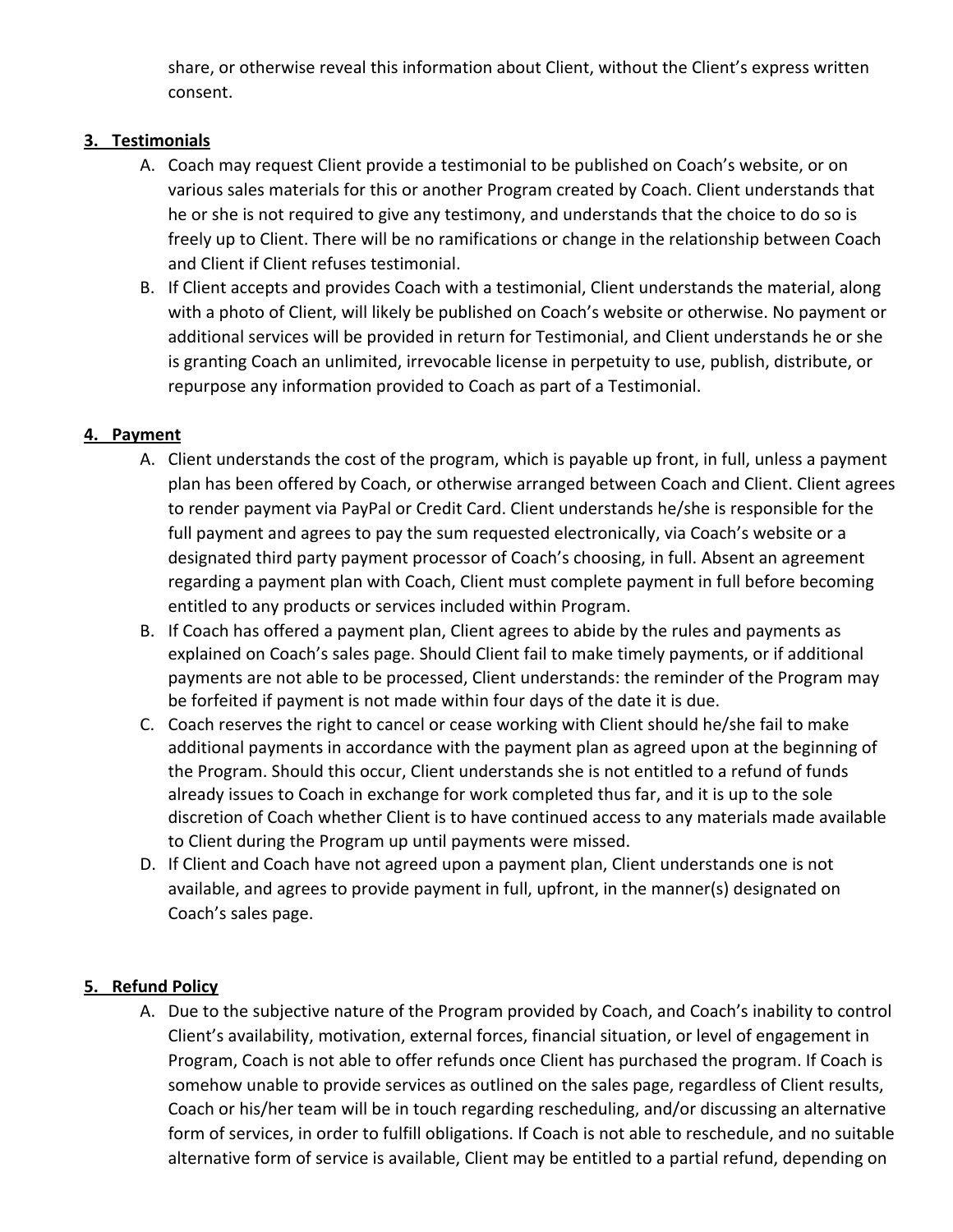the amount of work Coach and Client were able to complete. If partial services were performed, Coach and Client may come to an agreement whereby a partial refund is issued, at the Coach's discretion.

#### **6. Disclaimer**

- A. Client understands that he or she must actively participate in the full Program in order to see results. While many of Coach's past and current clients have experienced wonderful benefits from the Program, and Coach and his/her team will act in their full capacity to ensure your success and happiness in the Program, Coach cannot guarantee results of the Program, and cannot make any representations or guarantees regarding individual results. Client will hold Coach and Program harmless if he or she does not experience the desired results.
- B. Client understands that all services provided by Coach in connection with the Program being purchased are provided on an "as is" basis, meaning it is without any guarantees, representations, or warranties, including but not limited to warranties relating to quality, non-infringement, fitness for a particular purpose, merchantability, or expectation or course of performance. Client is choosing to purchase this Program and work with Coach on a purely voluntary basis and does not hold Coach or Program responsible should Client become dissatisfied with any portion of the Program.
- C. Client agrees that he/she does not have a cause of action, legal remedy, and is not entitled to a refund should he/she not achieve the results desired following completion of the program, as long as Coach delivers the Program as described in Paragraph 1 above, or similar substitutes, upon additional agreement by Coach and Client.
- D. Client also understands Coach is not a doctor, nurse, lawyer, financial adviser, psychic, licensed therapist, or otherwise, and agrees to hold Coach harmless should any physical, emotional, or financial injury occur as a direct or indirect result of the Program. The content provided by Coach on his/her website and within the Program is comprised of information that has worked for Coach and other clients, and may or may not be useful to Client in his/her personal business or life. Client understands Coach cannot guarantee results from this Program, and has no expectation of a specific result that he or she holds Coach responsible for.

### **7. Intellectual Property**

- A. Client agrees and understands that Coach has created numerous original, creative works in connection with the Program, and agrees that Coach maintains all copyrights and other intellectual property rights in all original or derivative content associated with or included in the Program, whether created prior to working with Client or specifically for Client, including but not limited to: documents, charts, emails, graphs, products, systems, processes, handouts, worksheets, copy for website or sales pages, and any other original work created by Coach. Client agrees she may be granted a limited right to use selected materials in the course of his or her own business, but understands that the original proprietary rights remain with Coach. Nothing in this Agreement shall constitute a transfer of ownership of any Intellectual Property from Coach to Client, nor grant any license to use the information, other than that which is expressly provided throughout the course of the Program.
- B. Client agrees and understands he/she is not to copy, repost, alter, publish, sell, assist others in selling, manipulate, distribute, or in any way exploit any of the content or intellectual property provided by Coach or obtained through working with Coach, without Coach's express written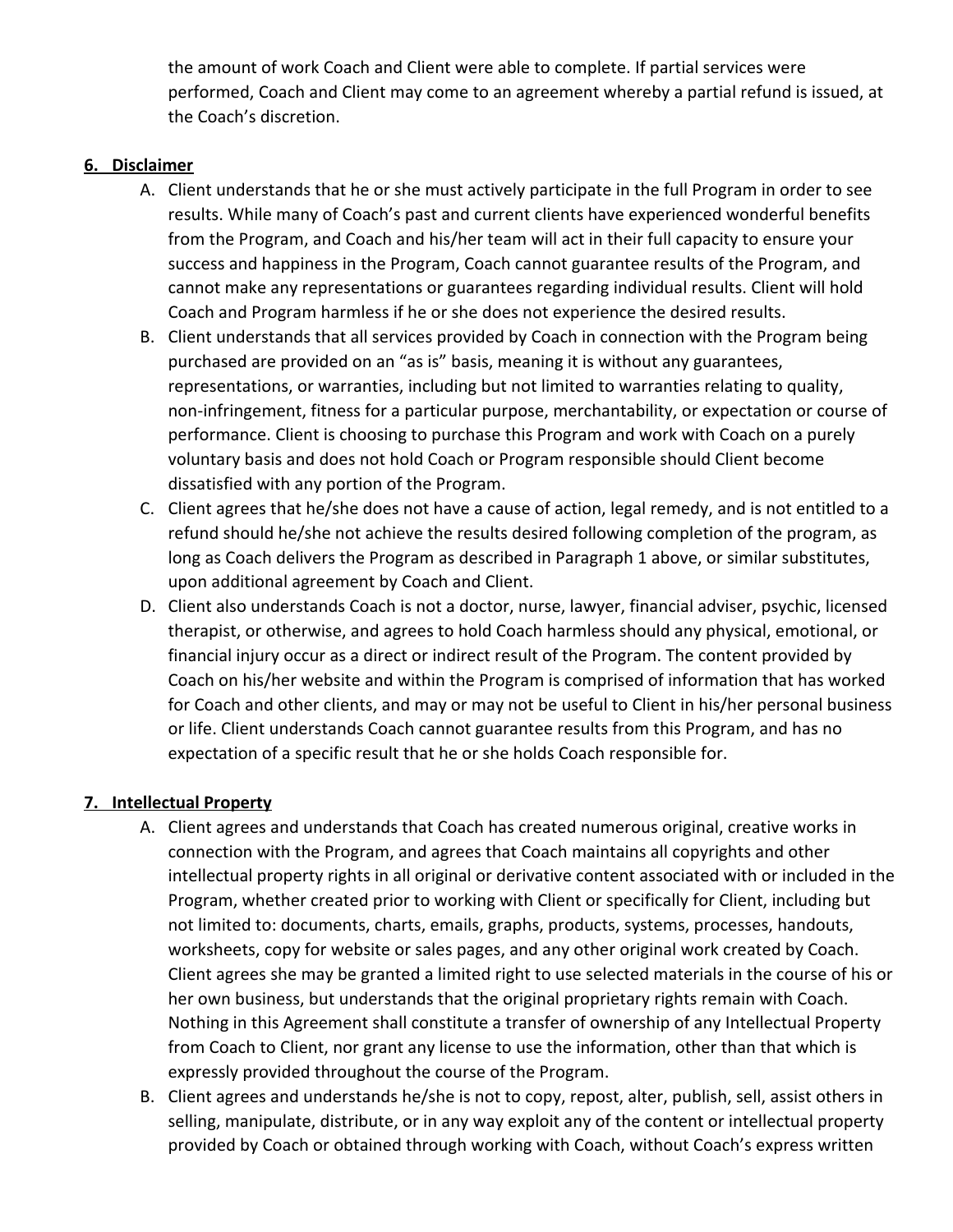consent. If such behavior is discovered or suspected, Coach reserves the right to immediately end Client's participation in the Program without refund, as well as access to any program or materials Client may have purchased, without refund, and reserve the right to prosecute any actionable infringement or misuse to the full extent of the law.

- C. **Licensee Rights: Coach's Limited License to Client:** Client understands that in purchasing the Program, she/he is gaining access to view all content and information available as part of the Program, as well as any additional information or content shared with him/her by Coach as she sees fit. Client understands this means he/she will have been granted a limited, revocable, non-transferable license to read and use the information provided for use in his/her business and life, as instructed or allowed by Coach. As a "Licensee," Client understands and agrees that Client will not:
	- i. Copy, edit, distribute, duplicate or steal any information or any Content obtained through Program without written permission by Coach;
	- ii. Post, distribute, copy, steal or otherwise use any portion of the Program or its content, or information obtained via other members in the group Program without written permission by Coach, and understand that any such use may constitute infringement, which may give rise to a cause of action against Client.
	- iii. Claim any content created by Coach as part of the Program or otherwise given to Client is his/her own, meaning he/she cannot claim any content created by Coach was Client's work, and use in his/her business as his/her own.
	- iv. Share purchased materials, information, content with others who have not purchased them.
	- v. Client further acknowledges and understands that any such actions including but not limited to those outlined above will likely constitutes infringement and/or theft of our work, and a violation of this Agreement and United States Federal laws.

### **8. Indemnification**

A. Client agrees at all times to defend, fully indemnify and hold Coach and any affiliates, agents, team members or other party associated with Coach harmless from any causes of action, injury, illness, misunderstanding, damages, losses, costs, expenses incurred as a result of Client's use of Program, as well as any third-party claims of any kind (including attorney's fees) arising from his/her actions as a direct or indirect result of Client's participation in Program. Should Coach be required to defend herself in any action directly or indirectly involving Client, or an action where we decide Client's participation or assistance would benefit Coach's defense, Client agrees to participate and provide any evidence, documents, testimony, or other information deemed useful by Coach, free of charge.

### **9. Dispute Resolution**

- A. Should a dispute arise between Coach and Client, the parties agree to attempt to resolve by good-faith negotiations and discussions. (Client agrees that failure to see results is not a basis for a "dispute" and agrees he or she does not hold Coach responsible for any specific results, or those results which have been achieved by other clients of Coach.)
- B. If unable to reach a resolution informally, Client and Coach agree that all disputes will be submitted for Arbitration by the Australian Centre for International Commercial Arbitration (ACICA), to be completed in Queensland, Australia within a reasonable amount of time. Client and Coach agree to